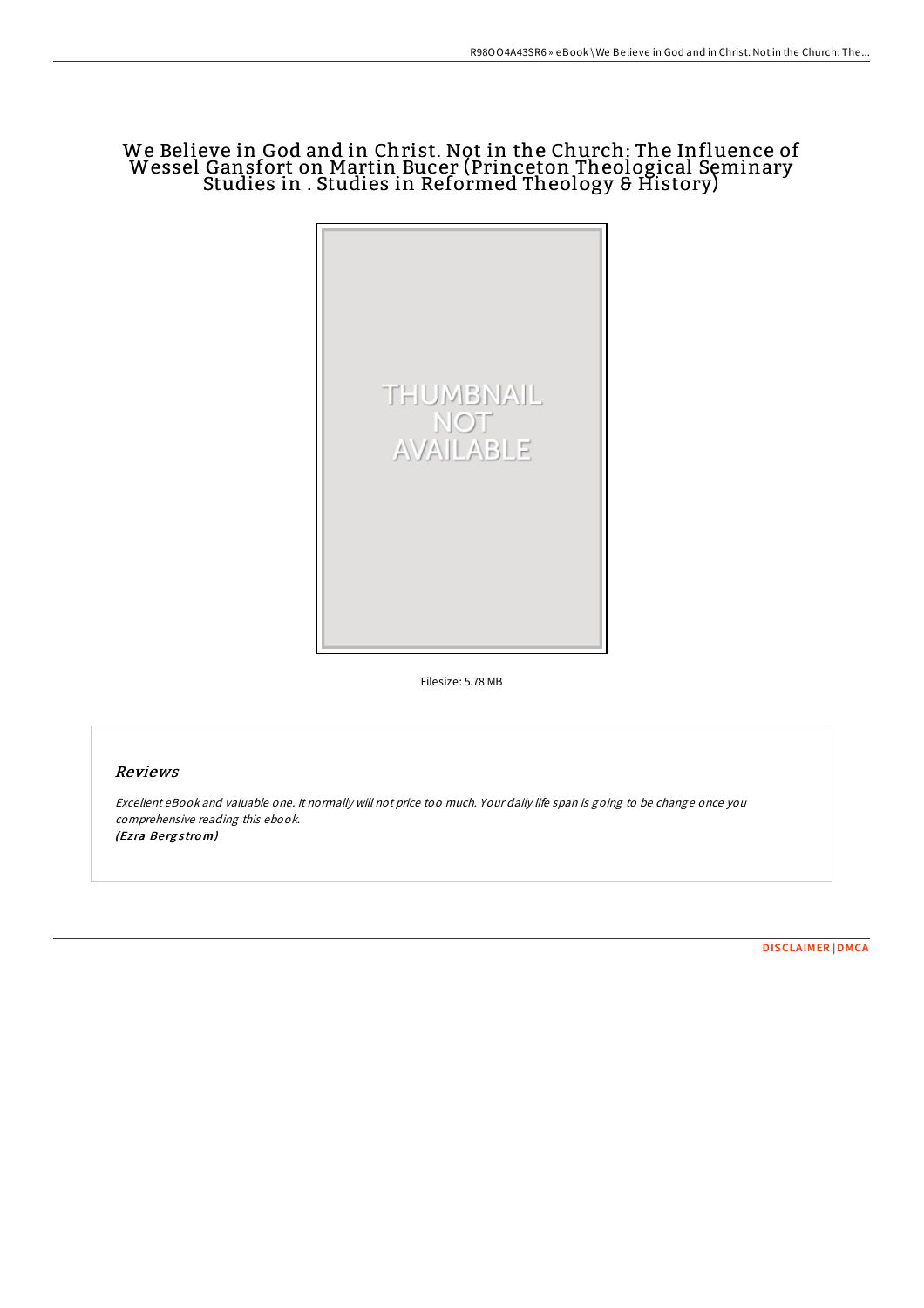# WE BELIEVE IN GOD AND IN CHRIST. NOT IN THE CHURCH: THE INFLUENCE OF WESSEL GANSFORT ON MARTIN BUCER (PRINCETON THEOLOGICAL SEMINARY STUDIES IN . STUDIES IN REFORMED THEOLOGY & HISTORY)



Lousiville: Westminster John Knox, 2009. Condition: NEW. 2009. First printing. Trade paper. 101pp. NEW.

 $\frac{1}{156}$ Read We Believe in God and in Christ. Not in the Church: The Influence of Wessel Gansfort on Martin Bucer (Princeton Theological [Seminary](http://almighty24.tech/we-believe-in-god-and-in-christ-not-in-the-churc.html) Studies in . Studies in Reformed Theology & History) Online Do wnload PDF We Believe in God and in Christ. Not in the Church: The Influence of Wessel Gansfort on Martin Bucer (Princeton Theological [Seminary](http://almighty24.tech/we-believe-in-god-and-in-christ-not-in-the-churc.html) Studies in . Studies in Reformed Theology & History)